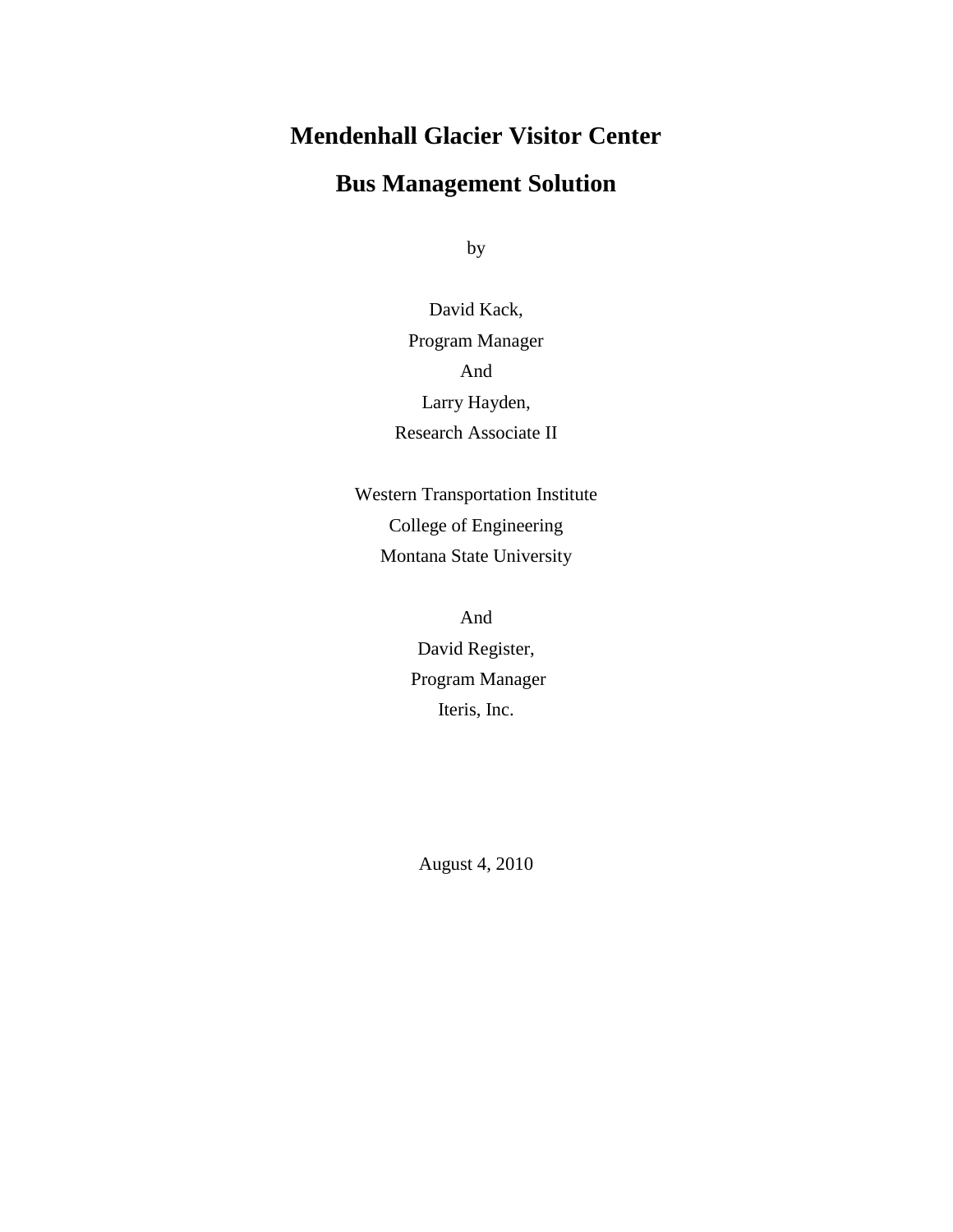# **TABLE OF CONTENTS**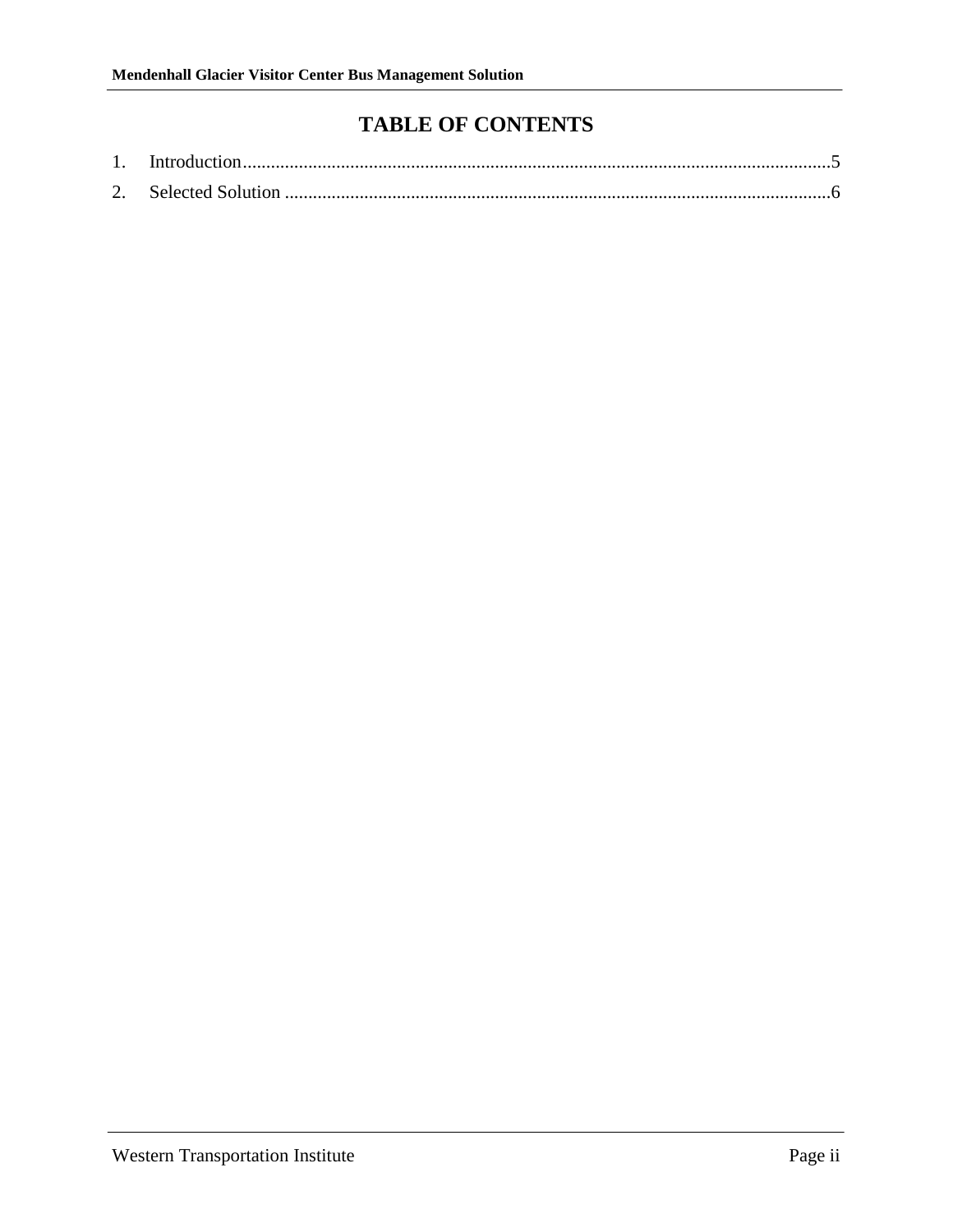### **LIST OF TABLES**

# **LIST OF FIGURES**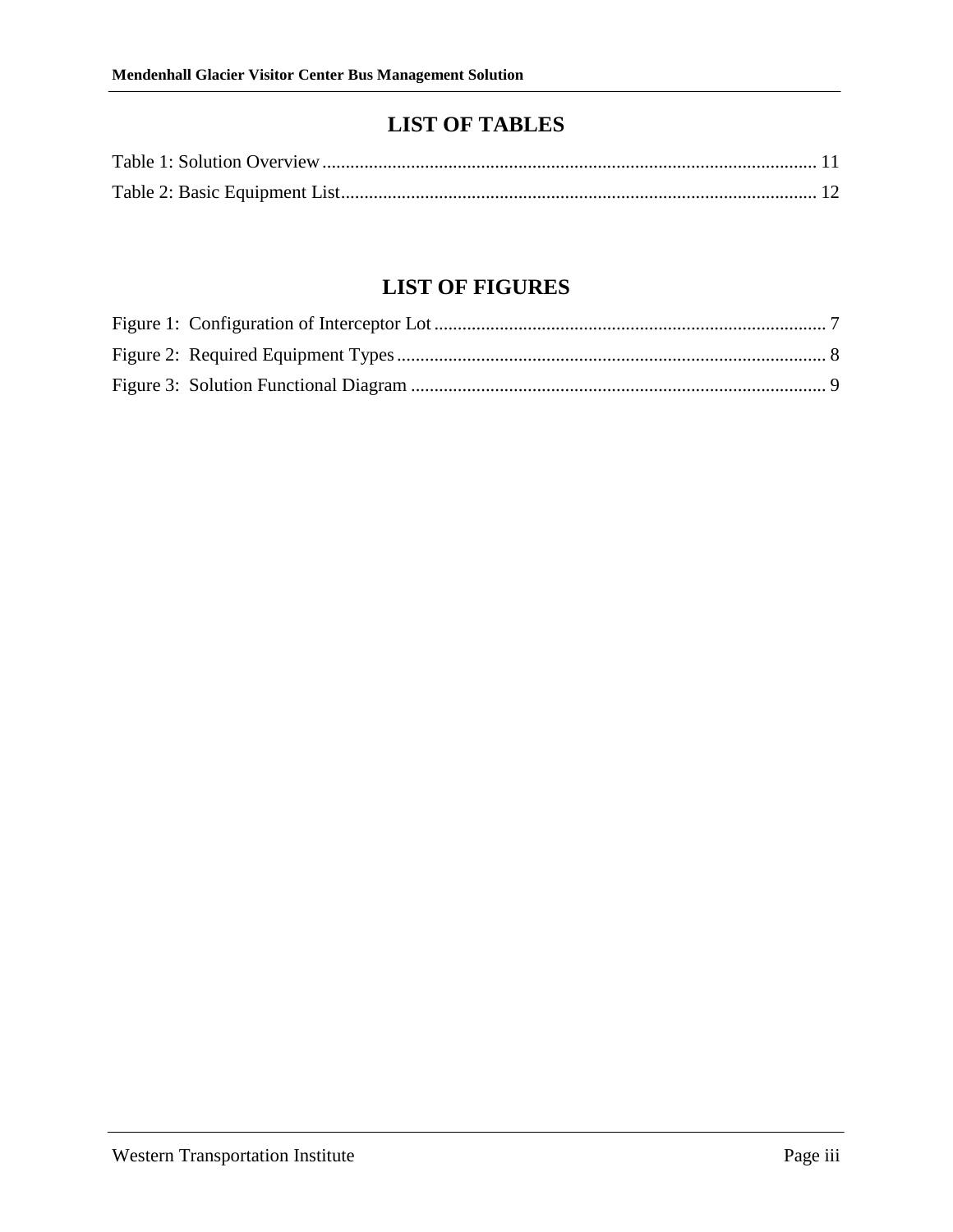# **LIST OF ABBREVIATIONS**

| <b>ADOT&amp; PF</b> | Alaska Department of Transportation & Public Facilities |
|---------------------|---------------------------------------------------------|
| Big 2               | Holland America/Princess Alaska and Alaska Coach        |
| <b>Center</b>       | <b>Mendenhall Glacier Visitor Center</b>                |
| <b>ITS</b>          | <b>Intelligent Transportation Systems</b>               |
| <b>RFID</b>         | Radio Frequency Identification                          |
| <b>TNF</b>          | <b>Tongass National Forest</b>                          |
| <b>UHF</b>          | Ultra High Frequency                                    |
| <b>WTI</b>          | <b>Western Transportation Institute</b>                 |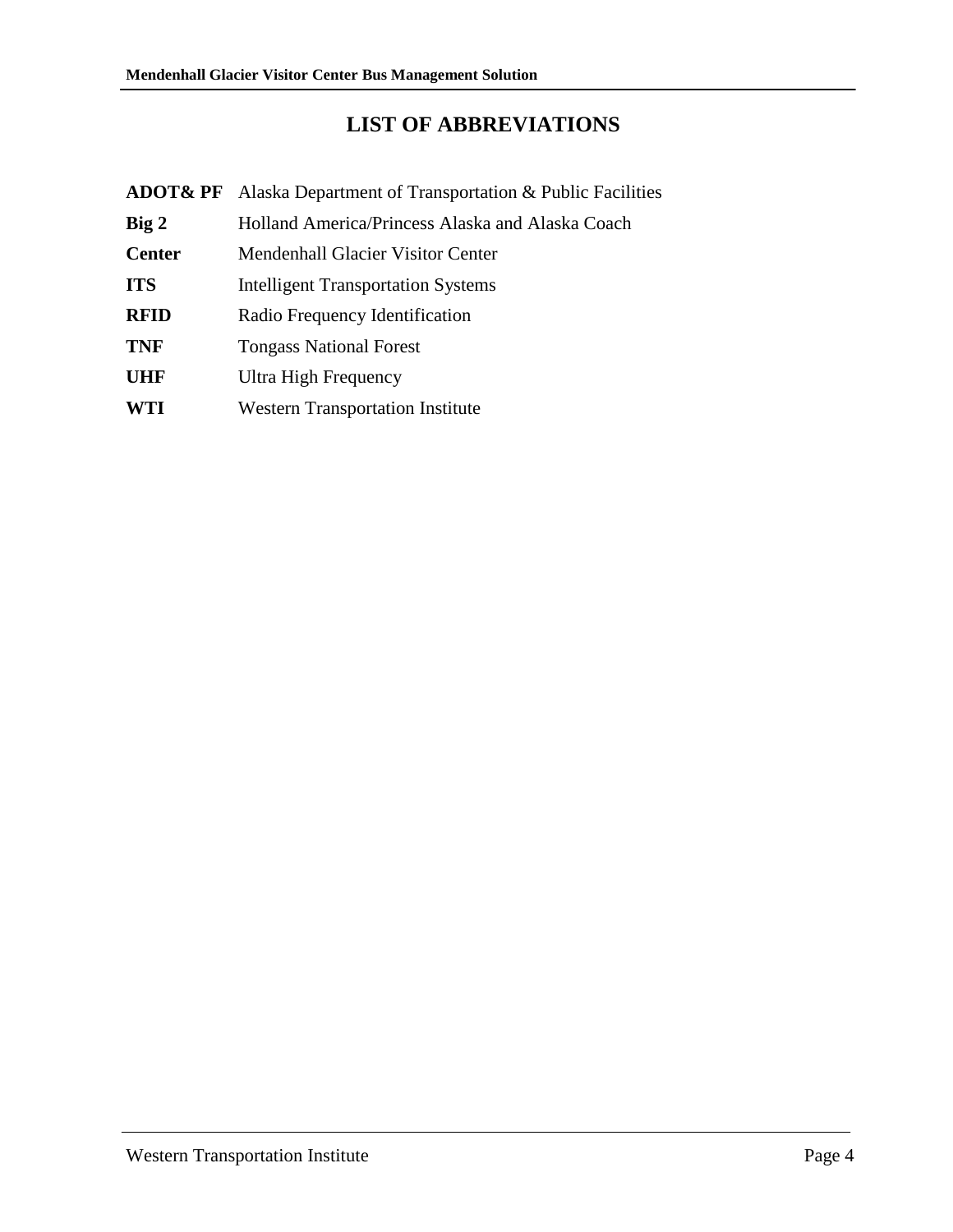### **1. INTRODUCTION**

<span id="page-4-0"></span>The Mendenhall Glacier Visitor Center (Center) is one of the most visited public recreation sites in the state of Alaska. Half a million visitors a year, arriving mostly aboard tour buses, cause the Center to experience problems with crowding, traffic congestion and vehicle-caused air pollution. Large peaks in visitation, typically occurring about mid day during the middle of the week, result in pedestrian and vehicular congestion at multiple locations. The existing circulation pattern mixes private vehicle, tour bus, bicycle, and pedestrian traffic. Current traffic congestion degrades the visitor experience with delays, bus noise, and exhaust fumes.

The solution to the congestion is active management of tour bus arrivals and departures. Bus management will be accomplished by a combination of a reservation system, an automated traffic management system. This solution is based on a five year time-frame, although the solution could operate for a longer period of time. The solution is based on the existing infrastructure at the Center, including the number of parking spaces available for vehicles (buses) at the Center. This document presents the solution that was selected by the Tongass National Forest after a review of three main management options.

Previous documents related to this project include Technical Memorandum #1; the Concept of Operations document, the Functional Requirements document, and the Bus Management Options document.

Information from those documents is not necessarily included herein, but is data that the staff at the Tongass National Forest used to decide which solution option to select.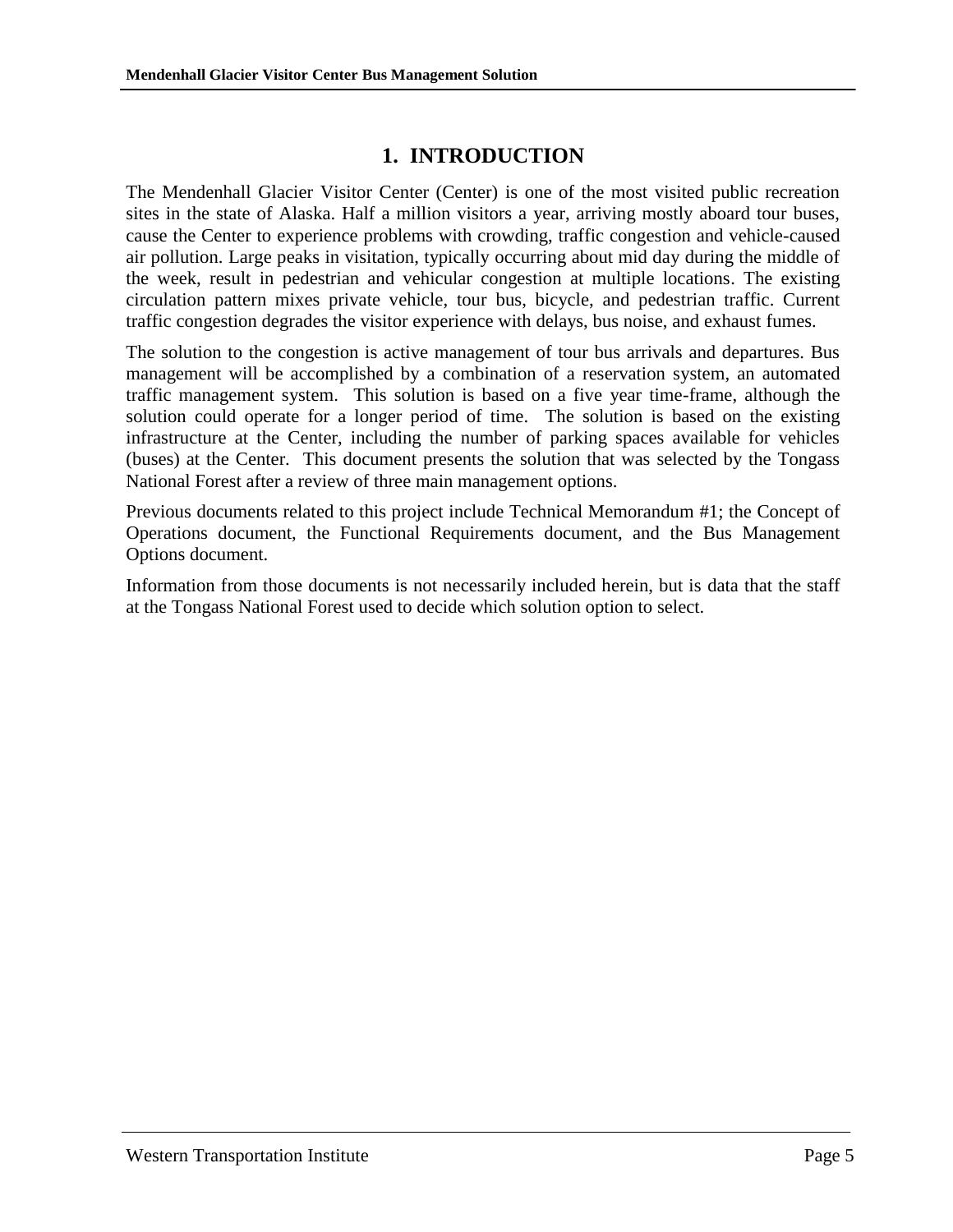#### **2. SELECTED SOLUTION**

<span id="page-5-0"></span>The selected solution, initially noted as Option 3B, uses in-ground sensors and signage to let buses know if spaces are available in the teardrop lot for the loading and unloading of passengers. The buses of the Big 2 operators are further managed through the use of a "reservation system" that would allow buses to be scheduled for their arrival and departure times. Finally, in an effort to ensure that buses unloading passengers are not delayed, two spaces in the Second Lot will be used for unloading purposes only.

The interceptor lot will be used for buses that are queuing to go up to the teardrop lot to pick up passengers. Therefore the lot configuration is important for what it can and cannot accommodate. [Figure 1](#page-6-0) shows the envisioned lot layout from a proposed paving project with five parking spaces at the southeastern perimeter and diagonal parking in the middle of the lot. Unfortunately, paving the entire lot was not possible due to project funds, and as a result it is now planned to be primarily a gravel surface. Hence any type of in-ground detection may require a localized surface treatment such as asphalt or cement. In addition, temporary traffic control devices, such as removable (plastic) jersey barriers, cones, etc., are likely necessary to ensure that the configuration of the lot resembles what was considered for a paved solution. Figure 1 also highlights possible queuing areas for the buses, which may be necessary depending upon the solution selected.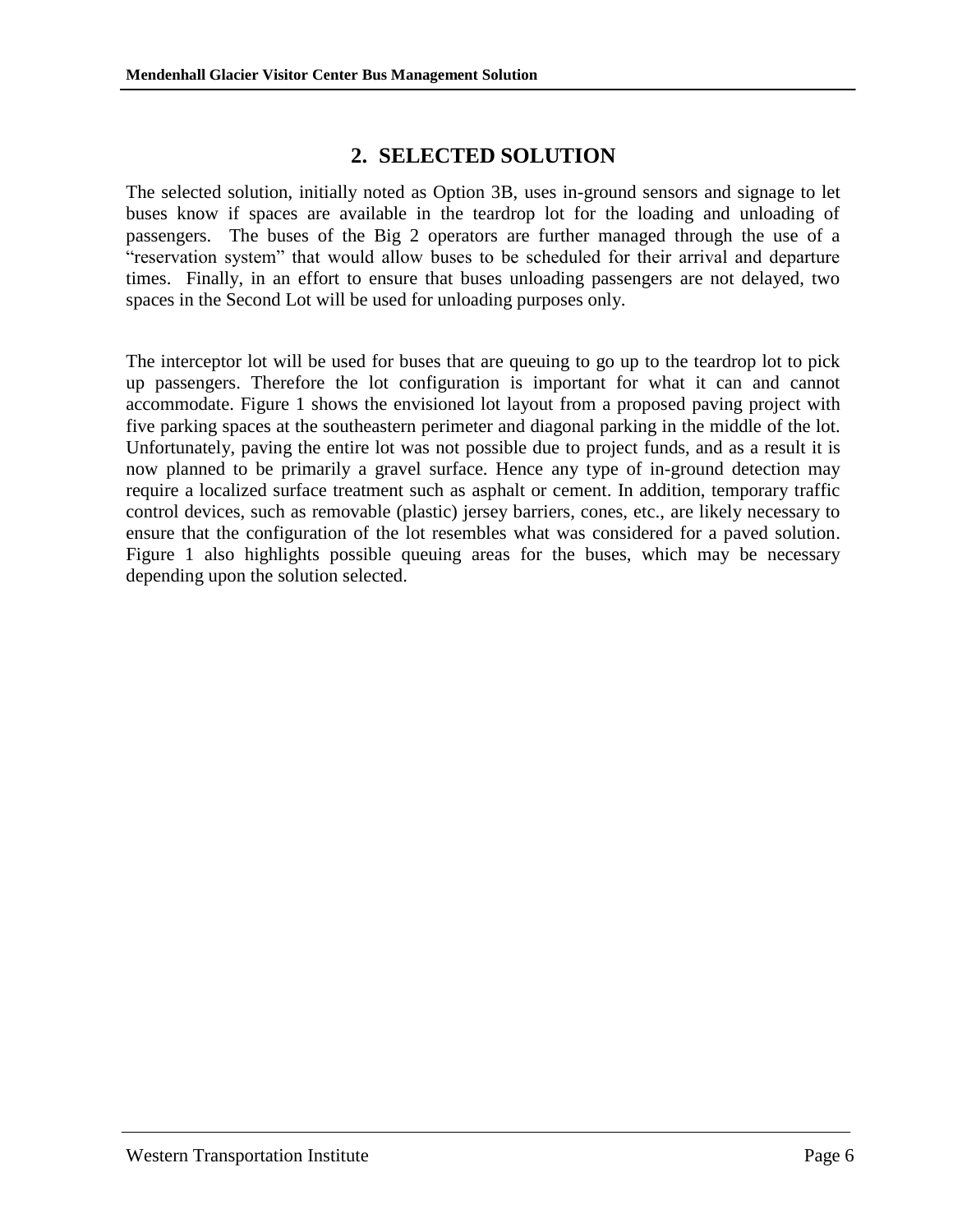

**Figure 1: Configuration of Interceptor Lot**

<span id="page-6-0"></span>This solution will use detectors in the six parking spaces at the teardrop, and two in the interceptor lot to determine occupancy of those spaces. A controller would then determine how many spaces were available, and would notify bus drivers approaching the Center on Glacier Spur Road, or in the interceptor lot, if a space was available. Notification to drivers would be through "signage" alongside Glacier Spur Road and within the interceptor lot. This system would not differentiate between the Big 2 and independent buses, but would only detect the presence of buses in the spaces at the teardrop, or queued in the interceptor lot. The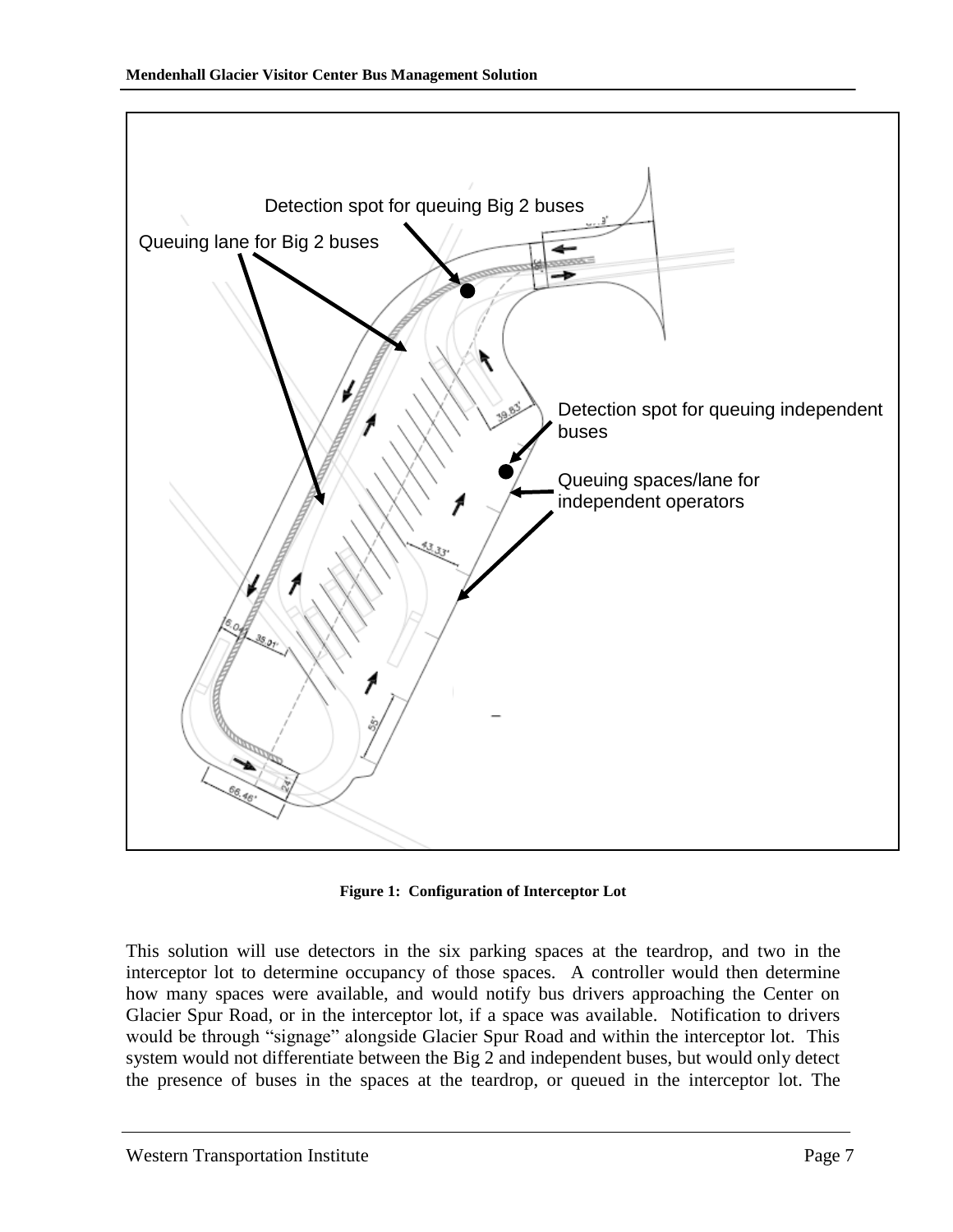controller will need to be programmed to account for the lag time traveling between the interceptor area signage and detection in a teardrop area space.

[Figure 2](#page-7-0) shows the types of equipment required for the variations of option 3.



**Figure 2: Required Equipment Types**

<span id="page-7-0"></span>A functional diagram of option 3 is shown in [Figure 3.](#page-8-0)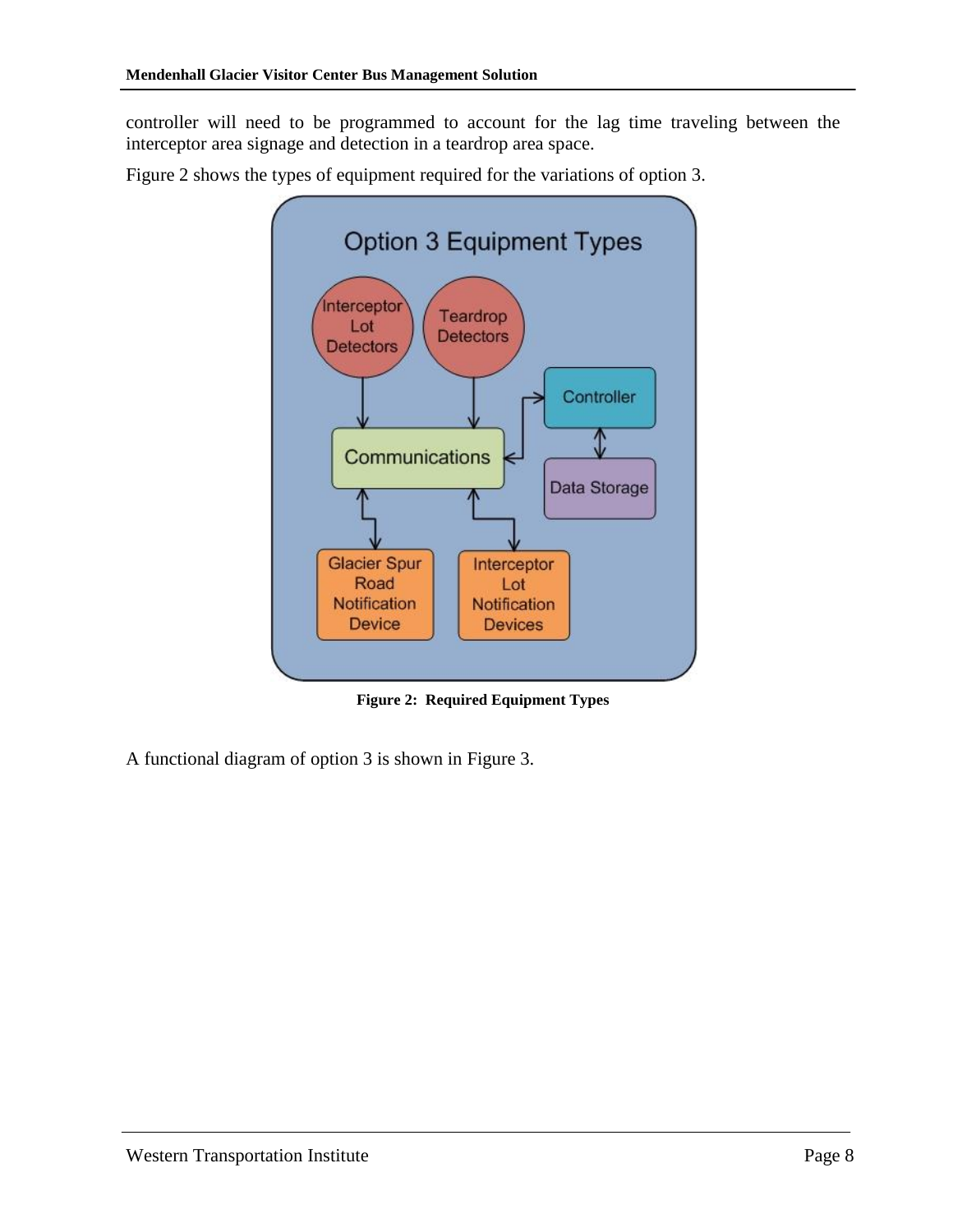

<span id="page-8-0"></span>**Figure 3: Solution Functional Diagram**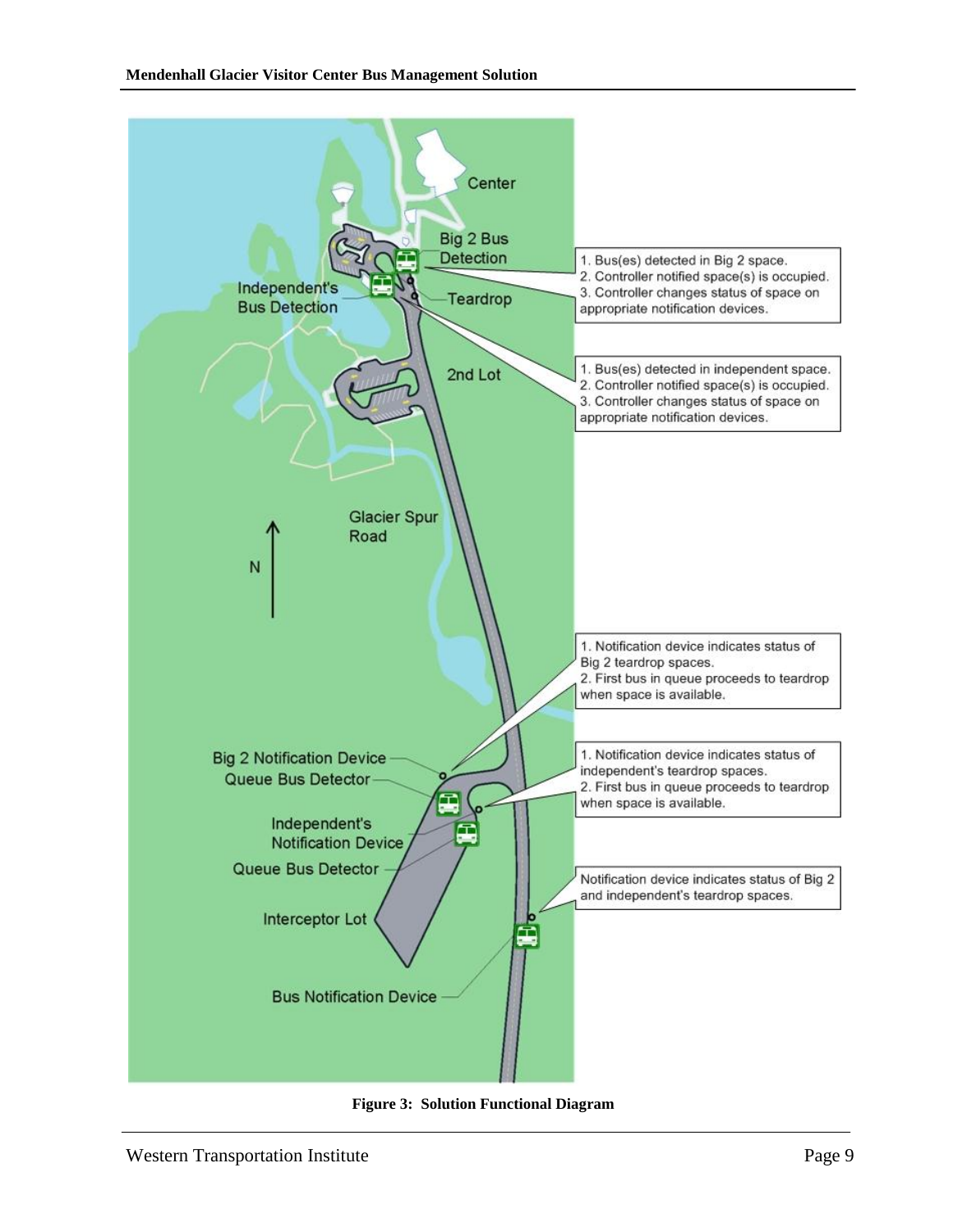As noted previously, the solution would use in-ground sensors to sense the presence of a bus in the parking spots at the teardrop, and in the queuing areas of the interceptor lot. These detectors would send information to a controller, which would use in-ground signage to notify bus drivers whether they could proceed along Glacier Spur Road to the Center, or, if they had passengers on board, to use the Second Lot to unload. Once in the interceptor lot this system would notify bus drivers through signage when a space at the teardrop was vacated, so they could proceed to the teardrop to load passengers.

There will need to be paving of two queuing areas in the interceptor lot (one for the Big 2 operators, and one for the independent operators).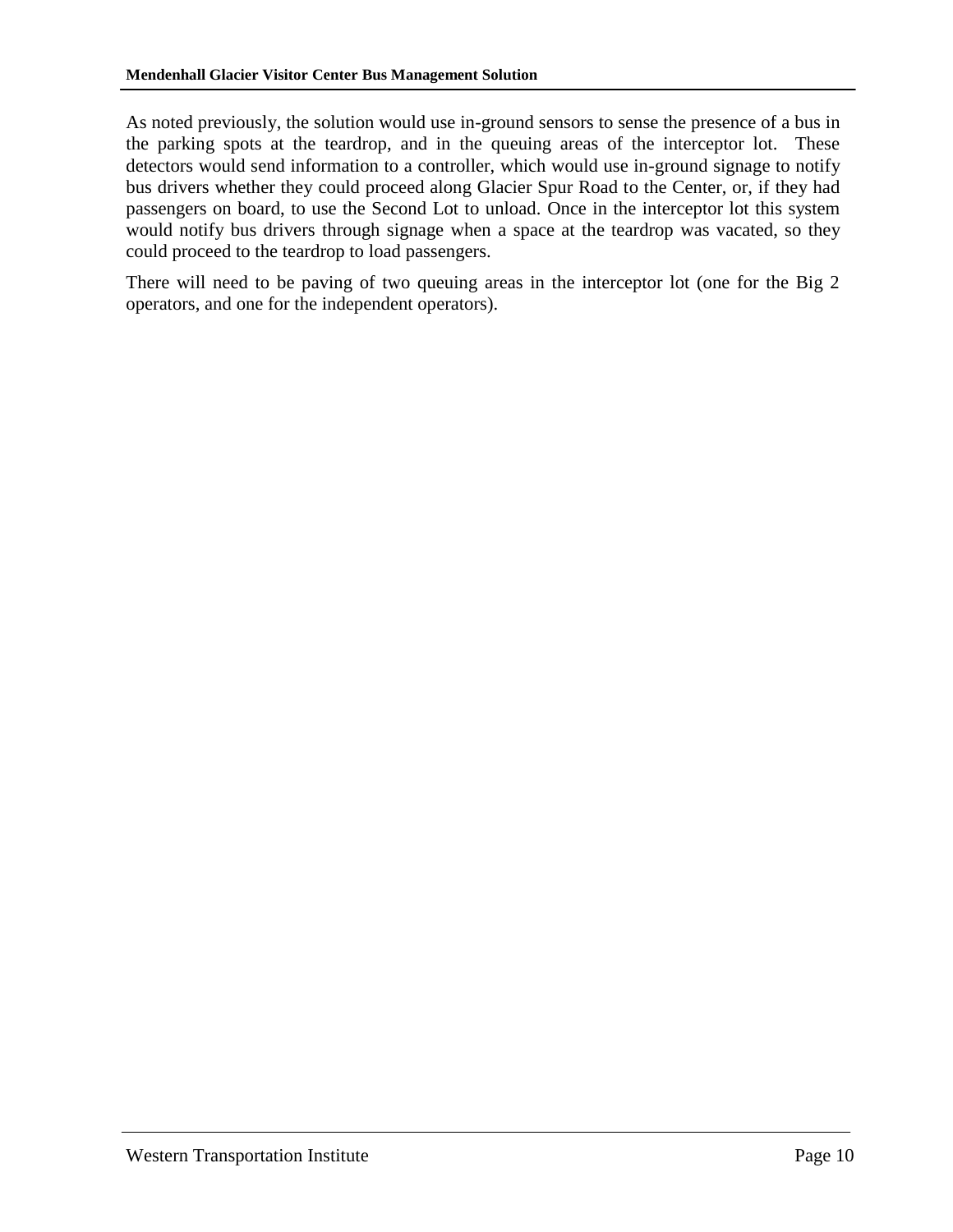<span id="page-10-0"></span>

| <b>General Description</b>        | Detection of eight spaces (six in the teardrop lot, 2)<br>in the interceptor lot) with groundhog type<br>sensors, and signage on Glacier Spur Road and in<br>the interceptor lot for the Big 2 and independent<br>operators |
|-----------------------------------|-----------------------------------------------------------------------------------------------------------------------------------------------------------------------------------------------------------------------------|
| <b>Equipment Costs</b>            |                                                                                                                                                                                                                             |
| Computer, Support Equipment at VC | \$80,600                                                                                                                                                                                                                    |
| Detection                         | \$32,300                                                                                                                                                                                                                    |
| Roadside Notification             | \$50,400                                                                                                                                                                                                                    |
| <b>Total Cost</b>                 | \$163,300                                                                                                                                                                                                                   |
| <b>Annual Maintenance Costs</b>   | \$3,100                                                                                                                                                                                                                     |
|                                   |                                                                                                                                                                                                                             |
| Advantages                        | Simple installation of detection equipment,<br>low maintenance requirements (cost), ability<br>to use wireless communication                                                                                                |
| Disadvantages                     | Signage on Glacier Spur Road, sensors must<br>be removed if parking lot/roadway is<br>resurfaced                                                                                                                            |
| Comments                          | Communication is required between the Center<br>(controller) and the notification signs and detectors<br>near/in the interceptor lot                                                                                        |